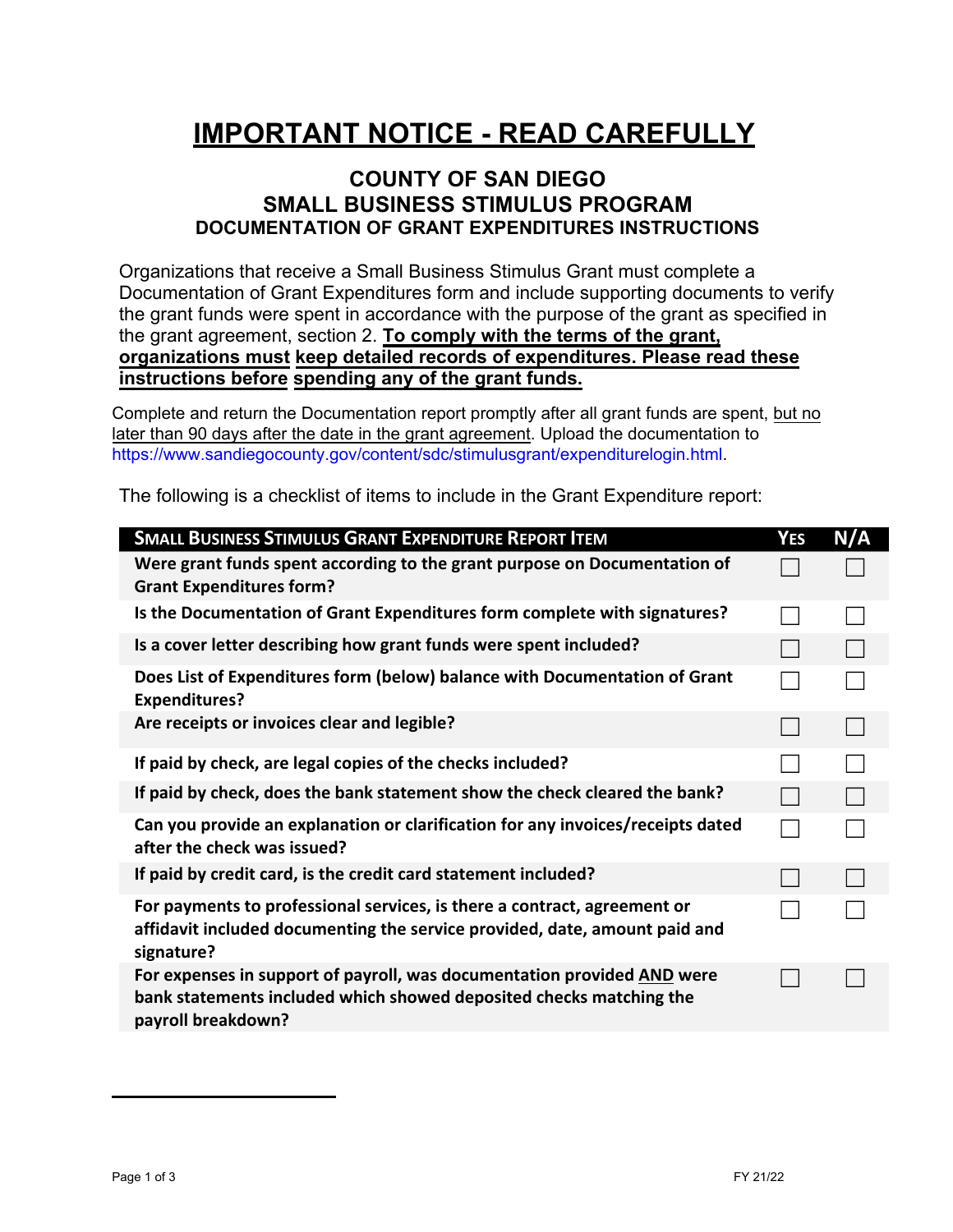#### **Supporting documentation may consist of copies, as necessary or relevant, of one or more of the following:**

### **1) FOR PURCHASES OF GOODS OR SERVICES, provide the following items:**

### **a) PURCHASES BY CREDIT CARD - PROVIDE THE FOLLOWING TWO ITEMS:**

- **i)** Invoice from vendor itemizing goods or services purchased
- **ii)** Credit card statement showing payment to vendor

#### **b) PURCHASES BY CHECK - PROVIDE THE FOLLOWING THREE ITEMS:**

- **i)** Invoice from vendor itemizing goods or services purchased
- **ii)** Check or check stub
- **iii)** Image of the check from the bank statement showing that the check was cashed **OR** Related page of the bank statement showing that the check was cashed

#### **Please avoid paying cash for expenses.**

- **2) For salary expenses**, provide quarterly payroll reports. Include in the cover letter an explanation of how the personnel expenses relate to the project.
- **3)** If you are paying a group or individual **for specialized services** (such as cleaning/restoration, or other services) and do not have an invoice, please provide a signed affidavit from the group or individual acknowledging receipt of payment along with proof of payment.
- **4) Reimbursements to employees** must include invoices and receipts as well as reimbursement forms signed by the appropriate authorities.

#### **Other important information**

The following list provides examples of **ineligible** expenditures under the Small Business Grant Fund:

- a) Expenses for the State share of Medicaid
- b) Damages covered by insurance
- c) Reimbursement to donors for donated items or services
- d) Workforce bonuses other than hazard pay or overtime
- e) Severance pay
- f) Legal settlements

If you have any questions, please send an email to [stimulusgrant.expenditures@sdcounty.ca.gov.](mailto:stimulusgrant.expenditures@sdcounty.ca.gov)